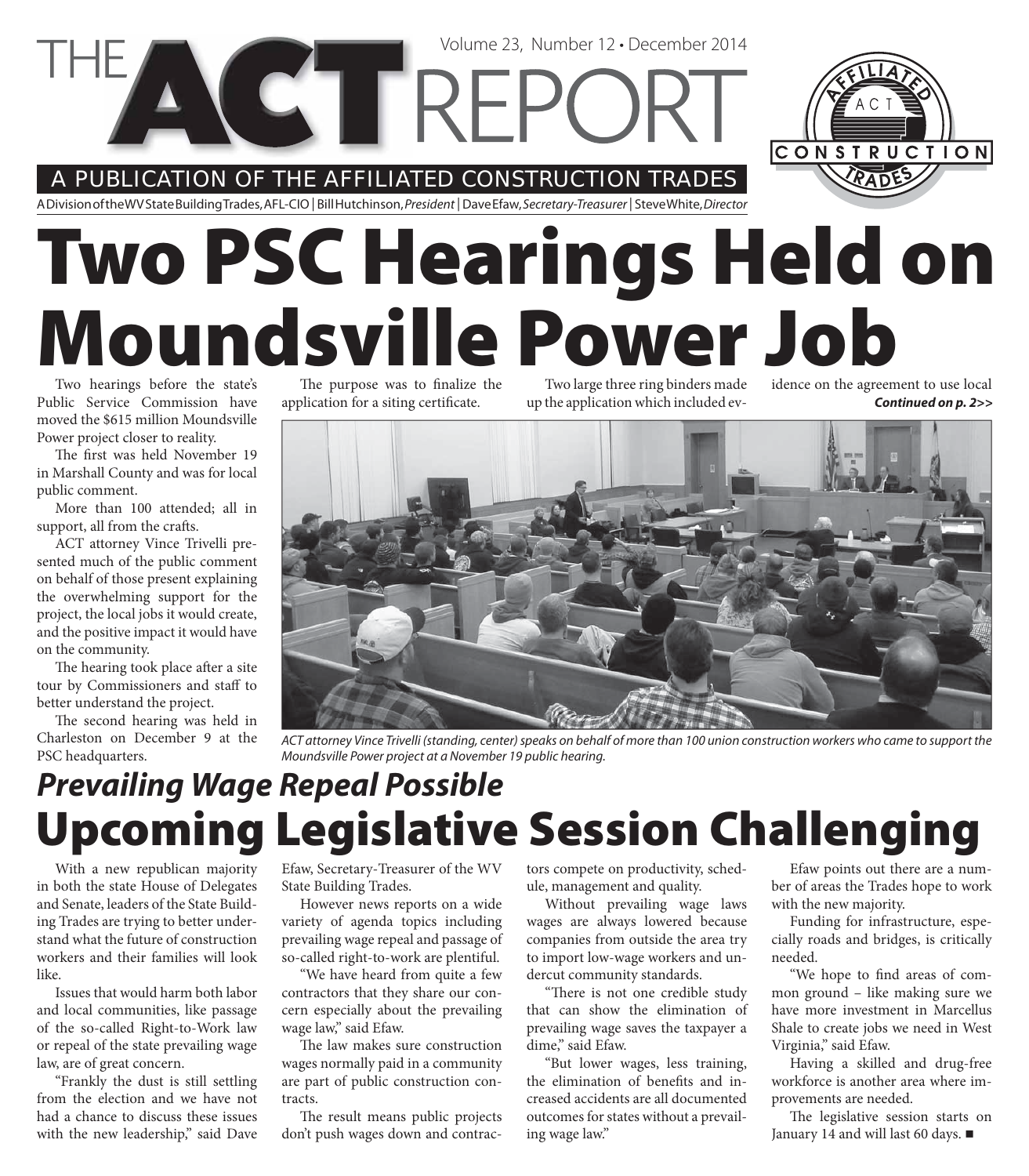#### **Keystone + Mountain + Lakes Regional Council to Open New Office in Charleston** *Carpenters/Millwrights in New Coucil*

As of early this year the Carpenters and Millwrights in West Virginia are now part of a new council known as the Keystone + Mountain + Lakes Regional Council of Carpenters.

As part of a reorganizing effort the Council is opening a new office in Charleston.

The building has been purchased and some basic renovations are about to begin.

"We want to have a presence near the Capitol," said Bill Waterkotte, Executive Secretary-Treasurer of the

Council.

Watercotte is based in Pittsburgh and is in charge of Western Pennsylvania, all of West Virginia and the western portion of Maryland. Mark Estlack remains the West Virginia director.

According to Watercotte his focus is on jobs.

"Now is the time to grow our organization by increasing our membership, increasing our market share and growing our contractor base," wrote Waterkotte.

## **Heavy Duty Equipment Operator Apprenticeship Opportunities Operating Engineers Local #132**

Where to apply: all WorkForce West Virginia Centers When to apply: January 5th through January 16th, 2015 Hours to apply: 9:00 am to 3:00 pm, Monday through Friday Minimum qualifications:

• Must be at least 18 years of age, have high school diploma or GED and have a valid WV driver's license.

• Must be physically able to perform the work of the trade. A drug test will be required.

• Must meet 10th grade level on TABE test administered by WorkForce WV.

• Must be a resident of WV for at least one year prior to making application.

For more information call 304-273-4852 or 1-800-376-4852

The recruitment, selection, employment, and training of apprentices shall be without discrimination because of age, race, color, religion, national origin or sex and will conform to ADA regulations.

The sponsor will take affirmative action to provide equal opportunities in apprenticeship and will operate the apprenticeship program as required under title 29 of the code of federal regulations, part 30.



This building, just a few blocks away from West Virginia's capitol complex in Charleston, will soon be a new office of the Keystone  $+$  Mountain  $+$  Lakes Regional Council of Carpenters.



union construction workers, details about environmental permits, power agreement, pipelines, wetlands, and much more.

Again, there was no opposition to the project which can now expect to get the green light from the PSC in the near future.

The company still has about one year of work before ground can be broken however.

Engineering, financing, and a variety of permits still must be resolved.

The next milestone is the selection of a contractor which according to company witness John Black would be in early January.

Black also took pleasure in pointing out that more than 430 letters in support of the project had been sent to the PSC with none in opposition.

Black referred to the Memorandum agreement with the Trades and stated the company's strong commitment to use local union construction workers.

The Memorandum Agreement Moundsville has with the Trades requires the successful bidder to work out a project labor agreement.

The project did run into trouble earlier this year when one of three Marshall County Commissioners voiced opposition to the property tax arrangement sought by the company.

However two commissioners, Don Mason and Brian Schambach, remained strong project supporters an ultimately out voted the opposition.

The company will pay \$1 million per year in property tax, much more than the \$2500 collected currently.

The plant will have two gas fired turbines able to use up to 25 percent ethane as fuel.

There will also be a steam recovery unit to use heat from the turbines. The facility will be able to generate up to 529 megawatts of electricity.

"Everyone is excited about this project and appreciates the great partnership opportunity Moundsville has given us," said Tom Gray, President of the Upper Ohio Valley Building Trades Council.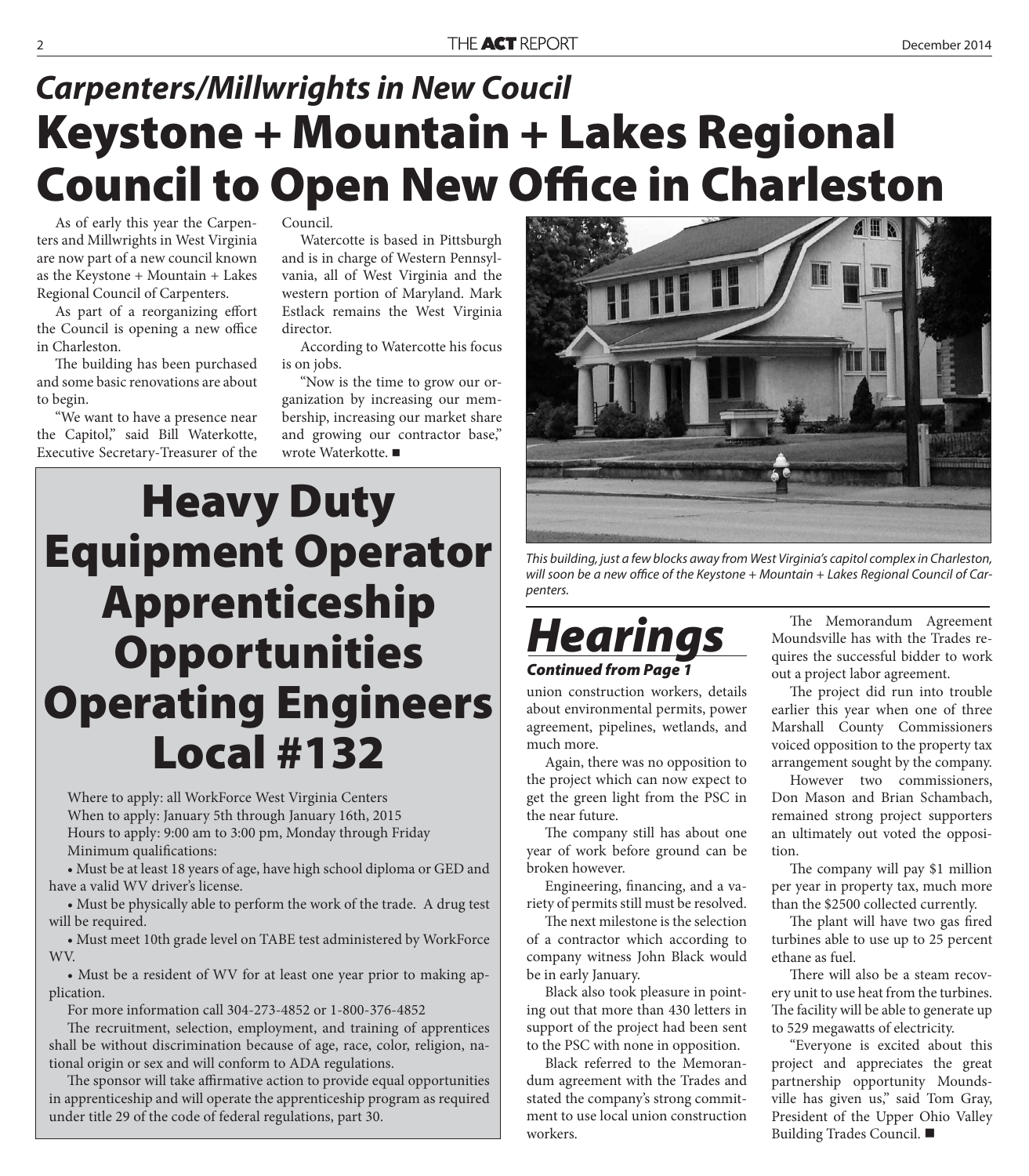# **OSHA Announces New Requirements for Reporting Fatalities and Severe Injuries**

The Occupational Safety and Health Administration recently announced a final rule requiring employers to notify OSHA when an employee is killed on the job or suffers a work-related hospitalization, amputation or loss of an eye.

The rule will go into effect on Jan. 1, 2015, for workplaces under federal OSHA jurisdiction.

"The Bureau of Labor Statistics reported that 4,405 workers were killed on the job in 2013. We can and must do more to keep America's workers safe and healthy," said U.S. Secretary of Labor Thomas E. Perez. "Workplace injuries and fatalities are absolutely preventable, and these new requirements will help OSHA focus its resources and hold employers accountable for preventing them."

Under the revised rule, employers will be required to notify OSHA of work-related fatalities within eight hours, and work-related in-patient hospitalizations, amputations or

losses of an eye within 24 hours.

Previously, OSHA's regulations required an employer to report only work-related fatalities and in-patient hospitalizations of three or more employees. Reporting single hospitalizations, amputations or loss of an eye was not required under the previous rule.

All employers covered by the Occupational Safety and Health Act, even those who are exempt from maintaining injury and illness records, are required to comply with OSHA's new severe injury and illness reporting requirements.

The new rule maintains the exemption for any employer with 10 or fewer employees, regardless of their industry classification, from the requirement to routinely keep records of worker injuries and illnesses.

For more information about the new rule, visit OSHA's website at http://www.osha.gov/recordkeeping2014. ■

#### **Apprenticeship Open for Bricklayers DC**

**The Bricklayers & Allied Craftworkers District Council of West Virginia Apprenticeship Program has a year round application process.**

Those interested in applying can go to any WorkForce WV Job Service office on the Third Friday of each month.

The Western Maryland One Stop Job Center will also process applications Monday through Friday.

Both agencies are open 8:00am to noon and 1:00pm to 4pm.

The program teaches brick and block laying, as well as all aspects of the trade.

It takes 6,000 hours of on-the job training plus related classroom training to complete the program.

Apprentices begin with an eight week training session at the Council's statewide facility located in Ritchie County.

During the training session apprentices from out-of-the area are provided local housing.

For the remainder of their apprenticeship they attend monthly meetings closer to their home area.

The program provides opportunities for those who reside in any West Virginia County as well as the counties of Allegheny, Garrett and Washington, MD.

Applicants must be at least 18 years old and be physically able to perform the work of the trade.

All applicants will take a standard written aptitude test at the WV Job Service or the Western Maryland One Stop Job Center.

In order to be accepted you must provide copies of your birth certificate, high school diploma or equivalent. A copy of your driver's license will also be required.

Only copies will be accepted please do not bring originals.

A drug test will be required at a later date.

The recruitment, selection, employment, and training of apprentices shall be without discrimination because of race, color, religion, national origin or sex.

The Bricklayers Joint Apprenticeship and Training Committee will take affirmative action to provide equal opportunities in apprenticeship and training and will operate the apprenticeship program as required under Title 29 of the Code of Federal Regulations, part 30.

For more information contact Apprenticeship Coordinator Brian Greynolds at 304-363-9250 or bricklayerwv@gmail.com.

## **Parkersburg Iron Workers 787 JAC Take Apprenticeship Applications Wednesdays**

Iron Workers Local 787 Joint Apprenticeship Committee (JAC) takes applications for their program each Wednesday (excluding holidays).

Those interested must fill out the application at 303 Erickson Boulevard, Parkersburg in person, during regular business hours; 8:00 am – noon and 1:00 pm – 4:30 pm.

Applicants must provide proof they are at least 18 years old, capable of performing work of the Iron Worker trade, be a High School Graduate or have an equivalent certificate, have a valid driver's license, and pass an aptitude test given by the Parkersburg Workforce office.

In addition an applicant must live within Local 787's area for at least one year prior to applying. Local 787's area in Ohio includes the counties of Athens, Meigs, Morgan, Noble, and Washington; in West Virginia Calhoun, Doddridge, Gilmer, Jackson, Lewis, Mason, Pleasants, Ritchie, Roane, Upshur, Wirt and Wood Counties.

If selected a candidate must pass a

substance abuse test.

The Iron Workers Joint Apprenticeship Training Program teaches in the classroom as well as on the job. Classes are held evenings and Saturdays, allowing on-the-job learning while getting paid.

The goal is to educate new workers how to safely and efficiently perform all aspects of the trade including structural, ornamental, and reinforcing iron work, as well as mathematics, welding, and rigging.

The Apprenticeship is a four year

program with starting wages set at 50% of Journeyman scale with full benefits. Increases are given every six months until training is complete.

Applications will be kept on file for a year. No applicant will be rejected because of race, color, religion, national origin or sex. Iron Workers Local 787 JAC will take affirmative action to provide equal opportunities in apprenticeship.

For more information contact Brad Winans, Apprenticeship Coordinator, at 304-485-6231.